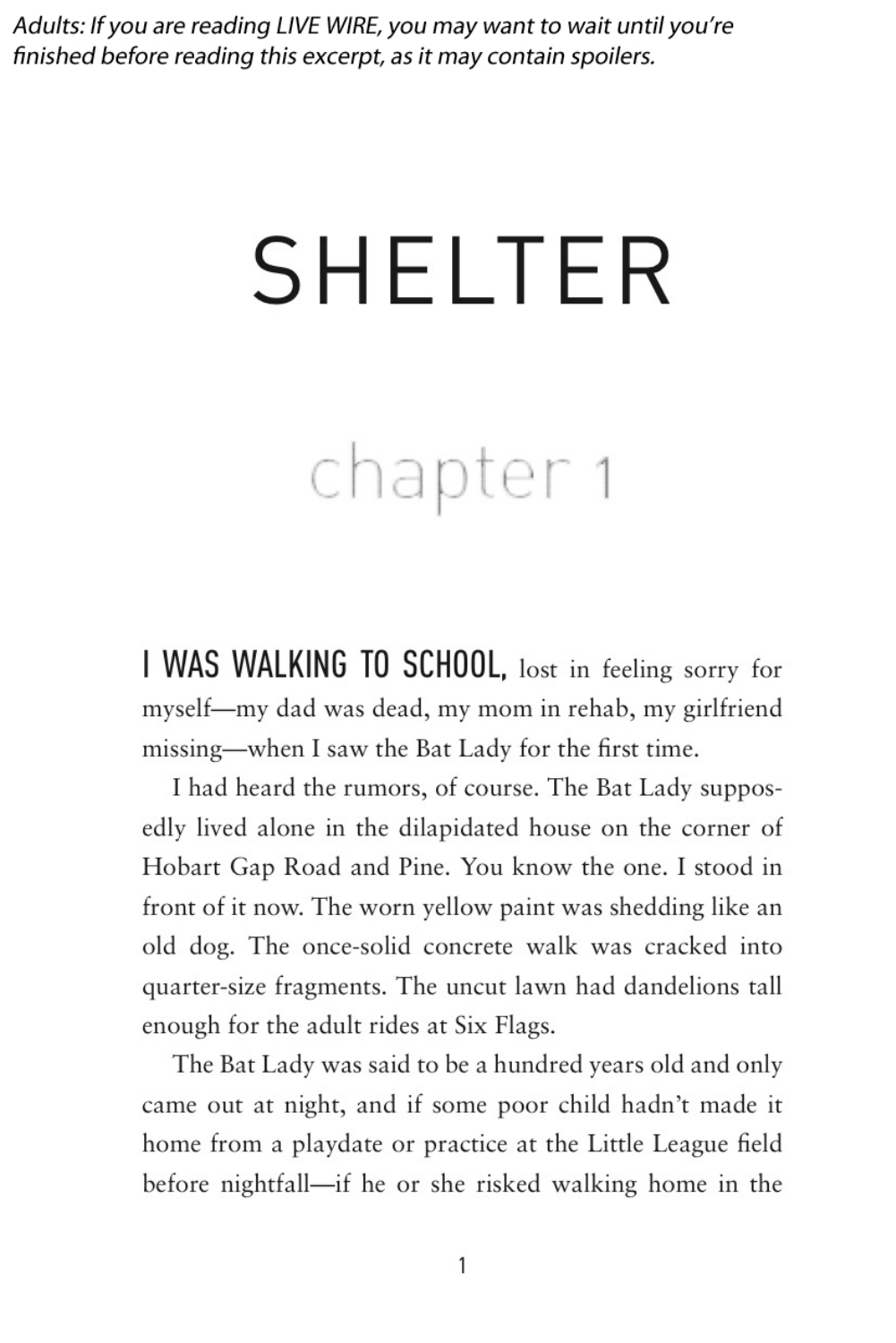dark instead of getting a ride, or was maybe crazy enough to cut through her yard—the Bat Lady got you.

What she supposedly did with you was never made clear. No child had vanished from this town in years. Teenagers, like my girlfriend, Ashley, sure, they could be here one day, holding your hand, looking deep into your eyes, making your heart go *boom-boom-boom*—and be gone the next. But little kids? Nope. They were safe, even from the Bat Lady.

So I was just about to cross to the other side of the street even I, a mature teenager entering my sophomore year at a brand-new high school, wanted to avoid that spooky house when the door creaked open.

I froze.

For a moment, nothing happened. The door was all the way open now, but no one was there. I stopped and waited. Maybe I blinked. I can't be sure.

But when I looked again, the Bat Lady was there.

She could have been a hundred years old. Or maybe two hundred. I had no idea why they called her Bat Lady. She didn't look like a bat. Her hair was gray and hippie long, hanging down to her waist. It blew in the wind, obscuring her face. She wore a torn white gown that resembled a bridal costume in an old horror movie or heavy-metal video. Her spine was bent like a question mark.

Slowly Bat Lady raised a hand so pale it was more veinblue than white, and pointed a shaky, bony finger in my direction. I said nothing. She kept pointing until she was sure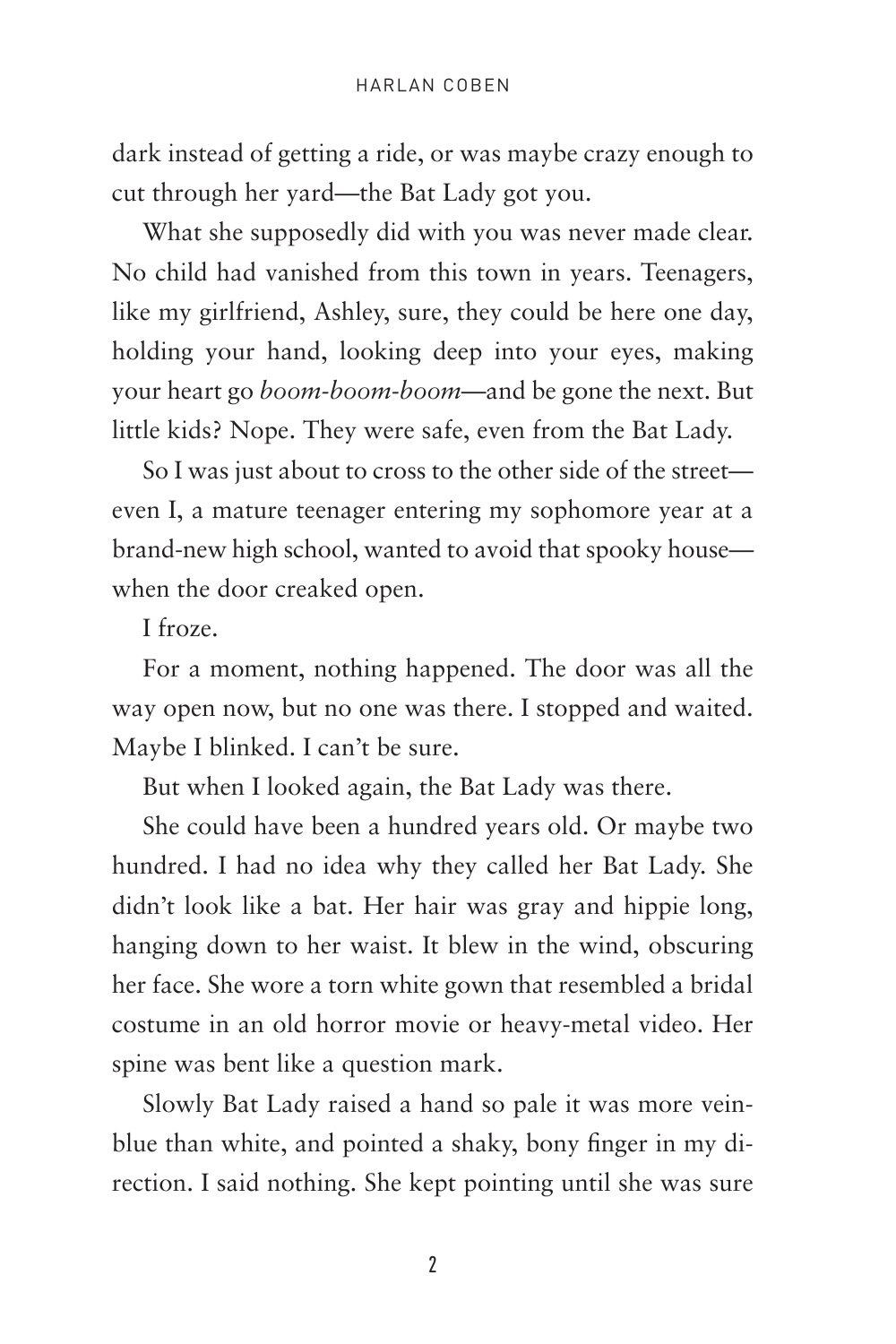I was looking. When she saw that I was, Bat Lady's wrinkled face spread into a smile that sent little icicles down my spine.

"Mickey?"

I had no idea how she knew my name.

"Your father isn't dead," Bat Lady said.

Her words sent a jolt that knocked me back a step.

"He is very much alive."

But standing there, watching her vanish back into her decrepit cave, I knew what she was telling me wasn't true.

Because I had seen my father die.

Okay, that was weird.

I stood in front of Bat Lady's house and waited for her to come back out. No go. I walked over to her door and looked for a doorbell. There was none, so I started pounding on the door. It shook under the onslaught. The wood was so rough it scraped my knuckles like sandpaper. Paint chips fell off as if the door had a bad case of dandruff.

But the Bat Lady did not appear.

So now what? Kick down the door . . . and then what? Find an old lady in a weird white dress and demand she explain her whack-a-doodle rants? Maybe she had gone upstairs. Maybe Bat Lady was now getting ready for her loony day, changing out of her white dress, heading to the shower . . .

Ugh.

Time to go. I didn't want to miss the first bell anyway. My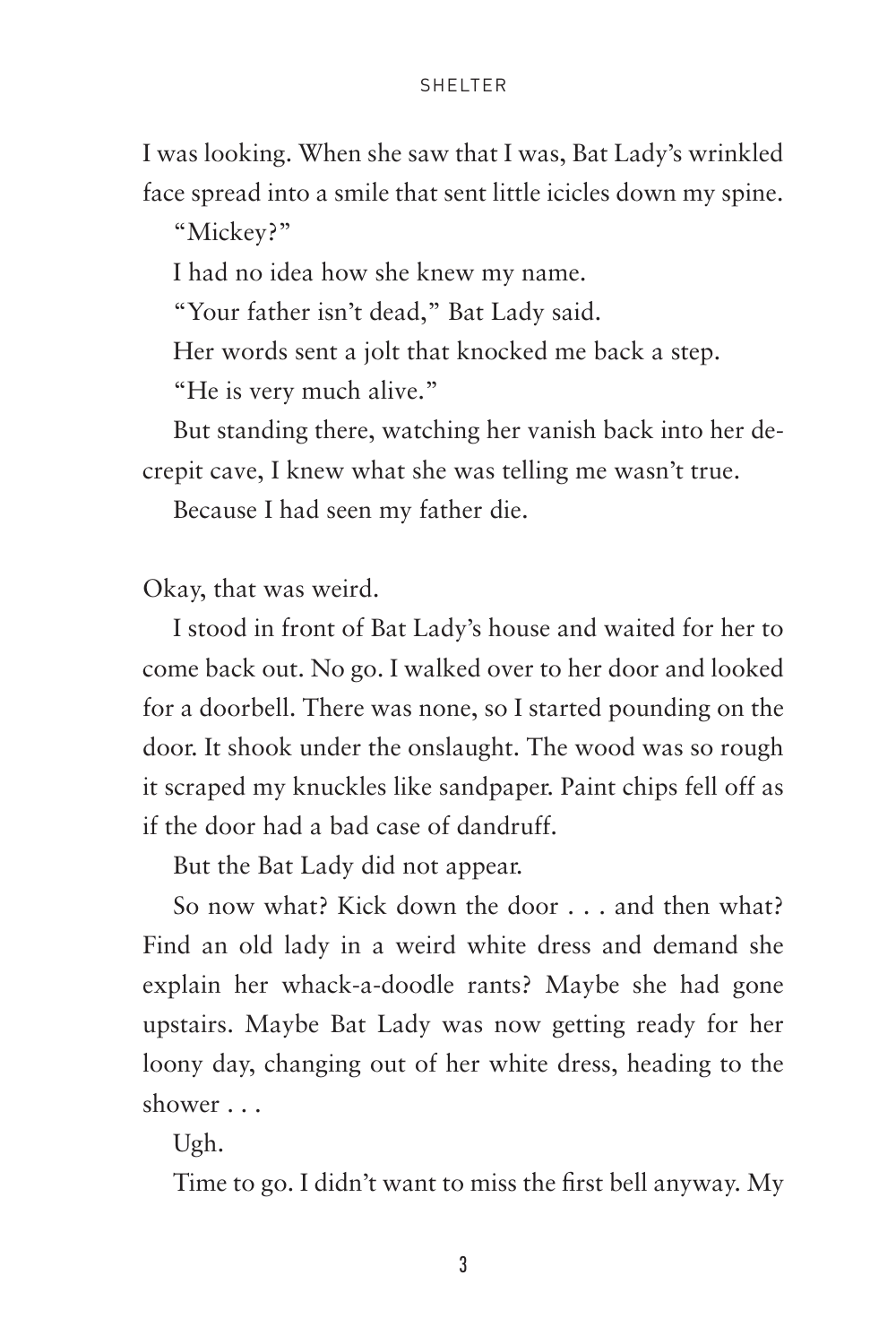homeroom teacher, Mr. Hill, was a stickler for punctuality. Plus I still hoped that Ashley would show up today. She had vanished into thin air. Maybe she would just reappear the same way.

I met Ashley three weeks ago at high school orientation for both new kids (Ashley and me, for example) and incoming freshmen, all of whom already knew one another because they went to middle school and elementary school together. No one ever seems to leave this town.

An orientation should consist of visiting your classes, getting a tour of the facilities, and maybe meeting a few classmates. But no, that's not enough. We had to participate in these moronic, dehumanizing, and totally awkward "team building" exercises.

The first involved the "trust fall." Ms. Owens, a PE teacher with a smile that looked like it'd been painted on by a drunk clown, started off by trying to fire us up.

"Good morning, everyone!"

A few groans.

Then—and I hate when adults do this—she shouted, "I know you're more excited than that, so let's try it again! Good morning, everyone!"

The students yelled "Good morning" louder this time, not because they were excited but because they wanted her to stop.

We were broken down into groups of six—mine featured three incoming freshmen and three upperclassmen who had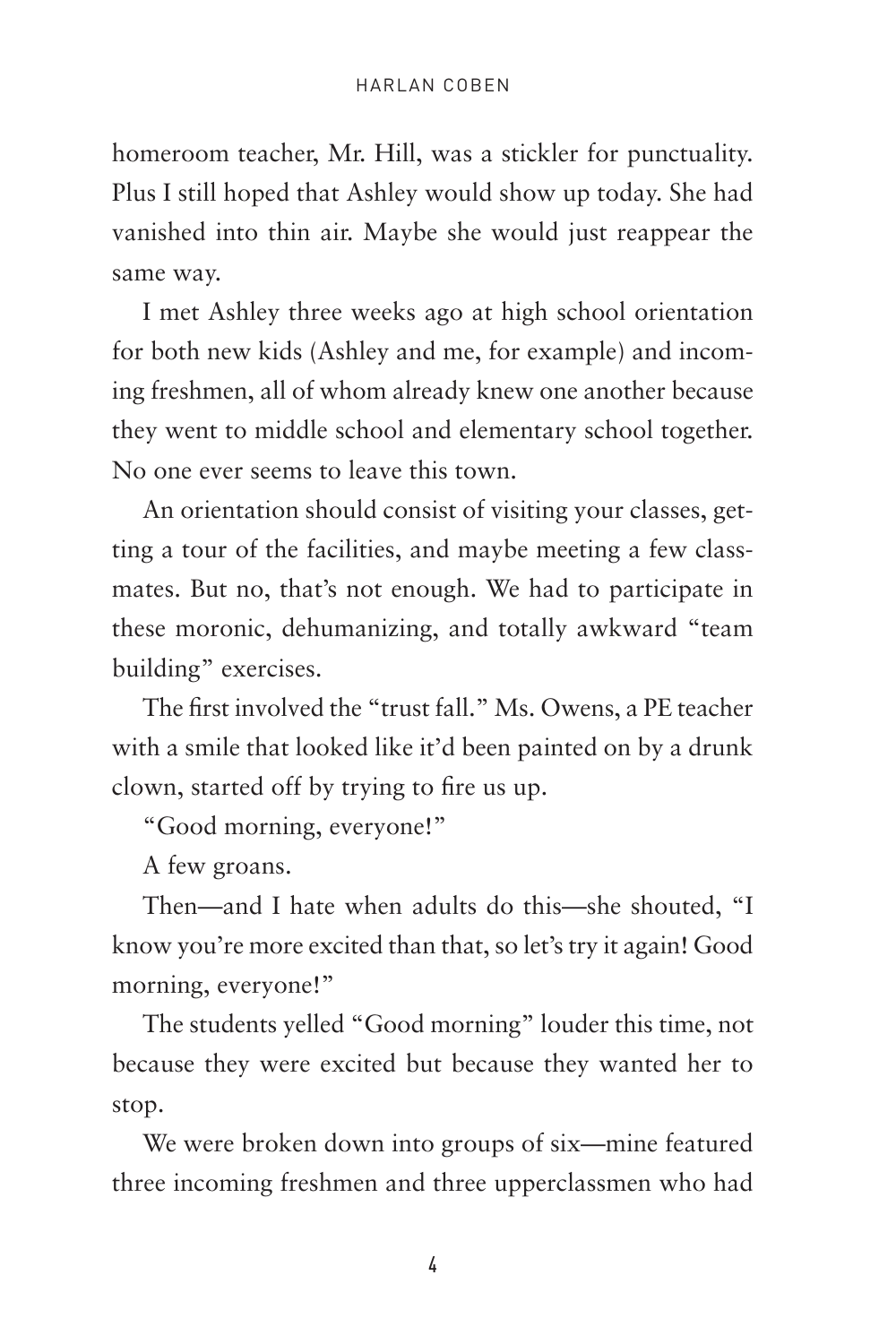just moved to town.

"One of you will stand on this pedestal and wear a blindfold!" Ms. Owens exclaimed. Everything she said ended in an exclamation mark. "You will cross your arms and now I want you to pretend that the pedestal is on fire! Oh no!" Ms. Owens put her hands on her cheeks like the kid in *Home Alone*. "It's so hot that you'll have to fall back!"

Someone raised his hand. "Why would we keep our arms crossed if the pedestal was on fire?"

Murmurs of agreement.

Ms. Owens's painted-on smile didn't change, but I thought I noticed a twitch in her right eye. "Your arms are tied!"

"They are? No, they're not."

"Pretend!"

"But if we pretend that, why do we need the blindfold? Can't we just pretend not to see?"

"Or close our eyes?"

Ms. Owens fought for control. "The pedestal is so hot from the fire that you fall backward off of it."

"Backward?"

"Wouldn't we jump, Ms. Owens?"

"Really. Why would we fall backward? I mean, if it's that hot."

Ms. Owens had enough. "Because I say so! You will fall backward! The rest of the group will catch you! Then you'll switch places until everyone has a turn falling backward!"

We all did this, though some of us were hesitant. I'm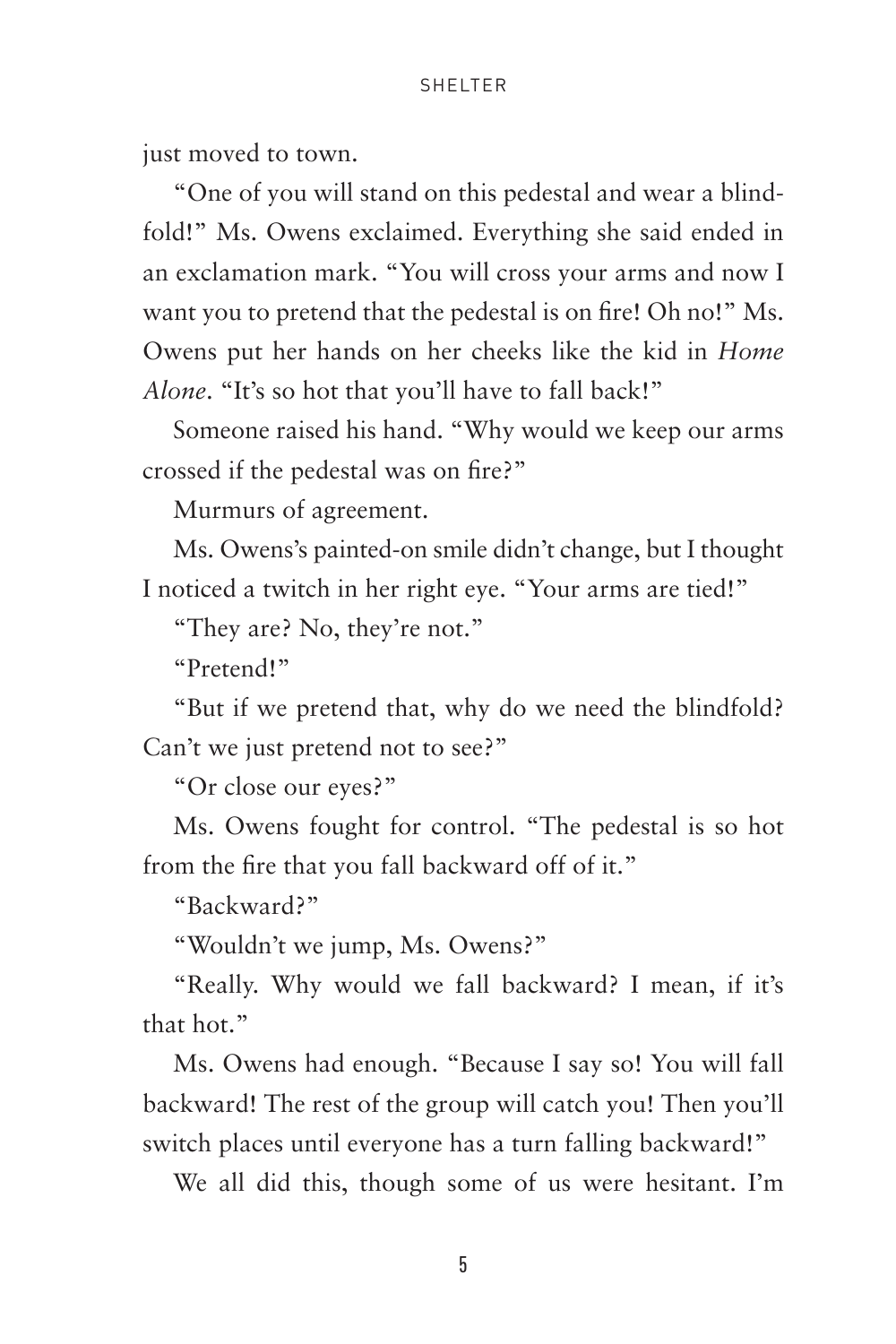six-four and weigh two hundred pounds. The group winced when they saw me. Another girl in my group, an incoming freshman dressed all in black, was on the fat side. I know I should call her something other than fat, something more politically correct, but I'm not sure what without sounding condescending. Large? Chubby? Heavy? I say those without judgment, the same way I might say small, bony, or skinny.

The big girl hesitated before she climbed onto the pedestal. Someone in our group laughed. Then someone else.

Other than to show this girl that cruelty will not stop when you enter high school, I had no idea how this exercise was supposed to help anyone.

When the girl didn't fall back right away, one of the freshman boys snickered and said, "C'mon, Ema. We'll catch you."

It was not a voice that gave her confidence. She pulled down her blindfold and looked back at us. I met her eye and nodded. Finally she let herself fall. We caught her—some adding dramatic grunts—but Ema didn't look any more trusting.

We then played some dumb paintball game where two people got hurt and then we moved into an exercise called— I wish I were kidding—"Poisoned Peanut Butter." For this event, you had to cross over a ten-yard patch of Poisoned Peanut Butter but, as Ms. Owens explained, "Only two of you can wear the Anti-Poison shoes to get across at a time!"

In short, you had to carry other team members on your back. The small girls laughed with a tee-hee as they were

6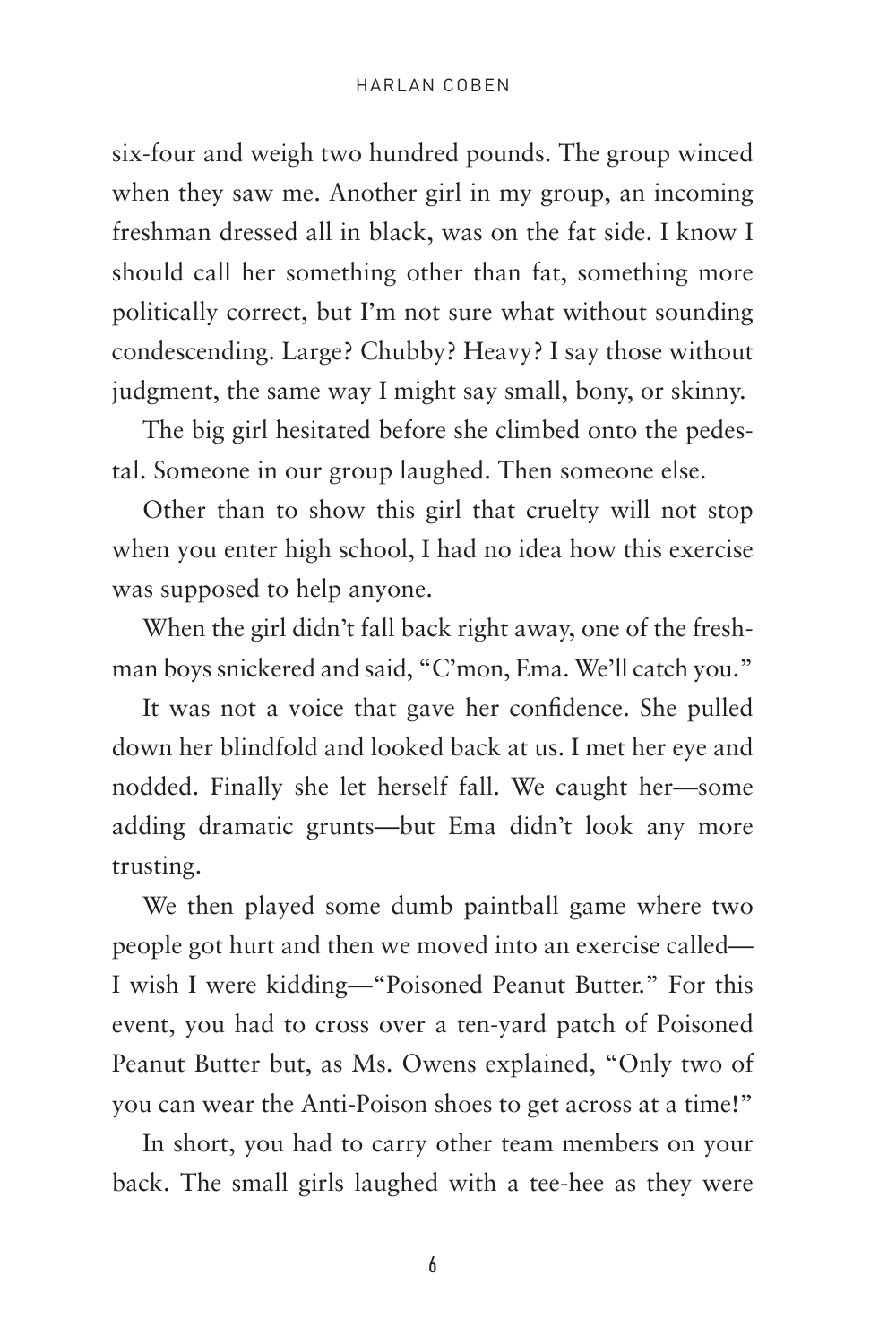carried. A photographer with the *Star-Ledger* newspaper was there, snapping away. The reporter asked a glowing Ms. Owens questions, her answers filled with words like *bonding, welcoming, trusting*. I couldn't imagine what sort of story you'd do on something like this, but maybe they were desperate for "human interest" material.

I stood in the back of the Poisoned Peanut Butter line with Ema. Black mascara was running down her face with what might have been silent tears. I wondered if the photographer would get that.

As it came closer to Ema's turn for teammates to carry her across the Poisoned Peanut Butter, I could actually feel her start to shake in fear.

Think about it.

It's your first day at a new school and you're a girl who weighs probably two hundred pounds and you're forced to put on gym shorts and then, to complete some inane group task, your new smaller classmates have to lug you like a beer keg for ten yards while you just want to curl up in a ball and die.

Who thinks this is a good idea?

Ms. Owens came over to our team. "Ready, Emma?!"

Ema (with a long *e*) or Emma. I didn't know what her name was now.

Emma/Ema said nothing.

"You go, girl! Right across the Poisoned Peanut Butter! You can do it!"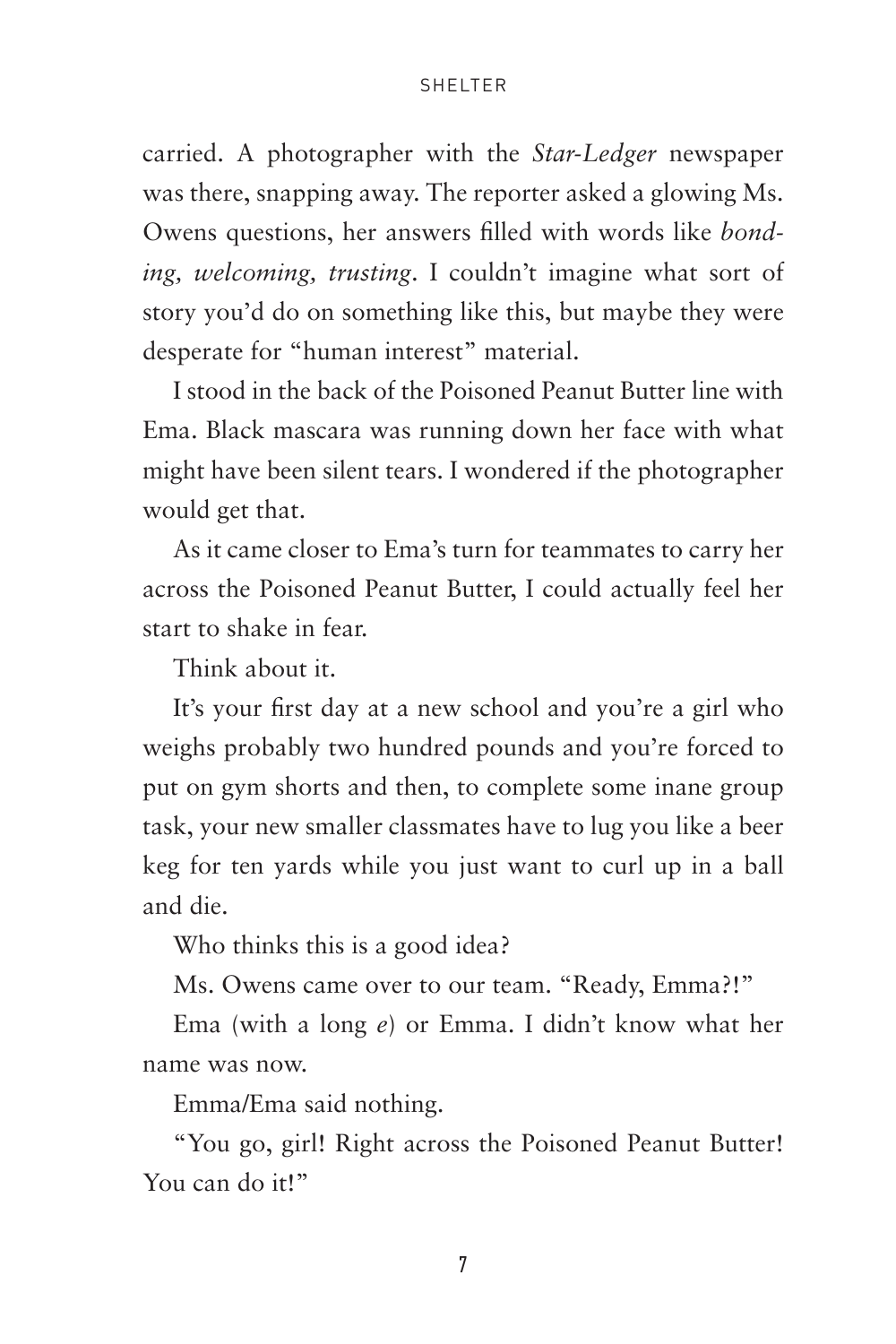Then I said, "Ms. Owens?"

She turned her gaze on me. The smile never changed, but the eyes narrowed slightly. "And you are?"

"My name is Mickey Bolitar. I'm an incoming sophomore. And I'm going to sit out this exercise, if it's okay."

Again the flutter in Ms. Owens's right eye. "Excuse me?"

"Yeah, I don't really think I'm up for being carried."

The other kids looked at me like I had a third arm growing out of my forehead.

"Mr. Bolitar, you're new here." The exclamation point was gone from Ms. Owens's voice. "I would think you'd want to participate."

"Is it mandatory?" I asked.

"Excuse me?"

"Is participating in this particular exercise mandatory?" "Well, no, it's not manda—"

"Then I'm sitting out." I looked over at Ema/Emma. "Would you mind keeping me company?"

We walked away then. Behind me I could hear the world go silent. Then Ms. Owens blew a whistle, stopping the exercise and calling for lunch.

When we were a few more feet away, Ema/Emma said, "Wow."

"What?"

She looked me straight in the eye. "You saved the fat girl. I bet you're really proud of yourself."

Then she shook her head and walked away.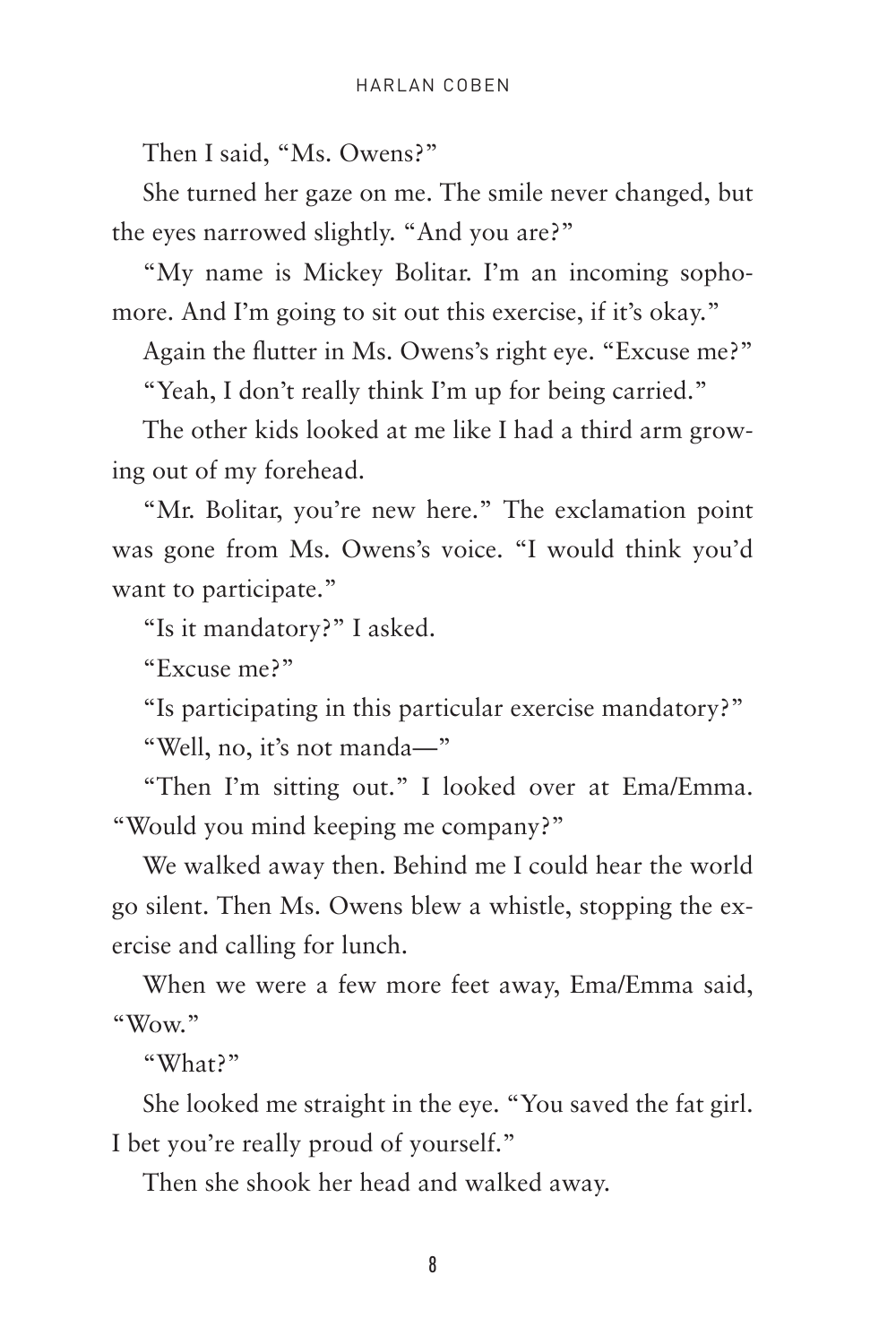I looked behind me. Ms. Owens watched us. She still had the smile, but the glare in her eyes made it clear that I'd managed to make an enemy my first day.

The sun beat down upon me. I let it. I closed my eyes for a moment. I thought about my mother, who was coming home from rehab soon. I thought about my father, who was dead and buried.

I felt very much alone.

The school cafeteria was closed—school opening was still weeks away—so we all had to bring our own. I bought a buffalo chicken sub at Wilkes Deli and sat by myself on a grassy hill overlooking the football field. I was about to bite into it when I noticed her.

She wasn't my type, though I really don't have a type. I've spent my entire life traveling overseas. My parents worked for a charitable foundation in places like Laos and Peru and Sierra Leone. I don't have any siblings. It was exciting and fun when I was a kid, but it got tiresome and difficult as I grew older. I wanted to stay in one place. I wanted to make some friends and play on one basketball team and, well, meet girls and do teenage stuff. It's hard to do that when you're backpacking in Nepal.

This girl was very pretty, sure, but she was also prim and proper and preppy. Something about her looked stuck-up, though I couldn't say what. Her hair was the pale blond of a porcelain doll. She wore an actual, well, skirt, not one of those short-short ones, and what might have been bobby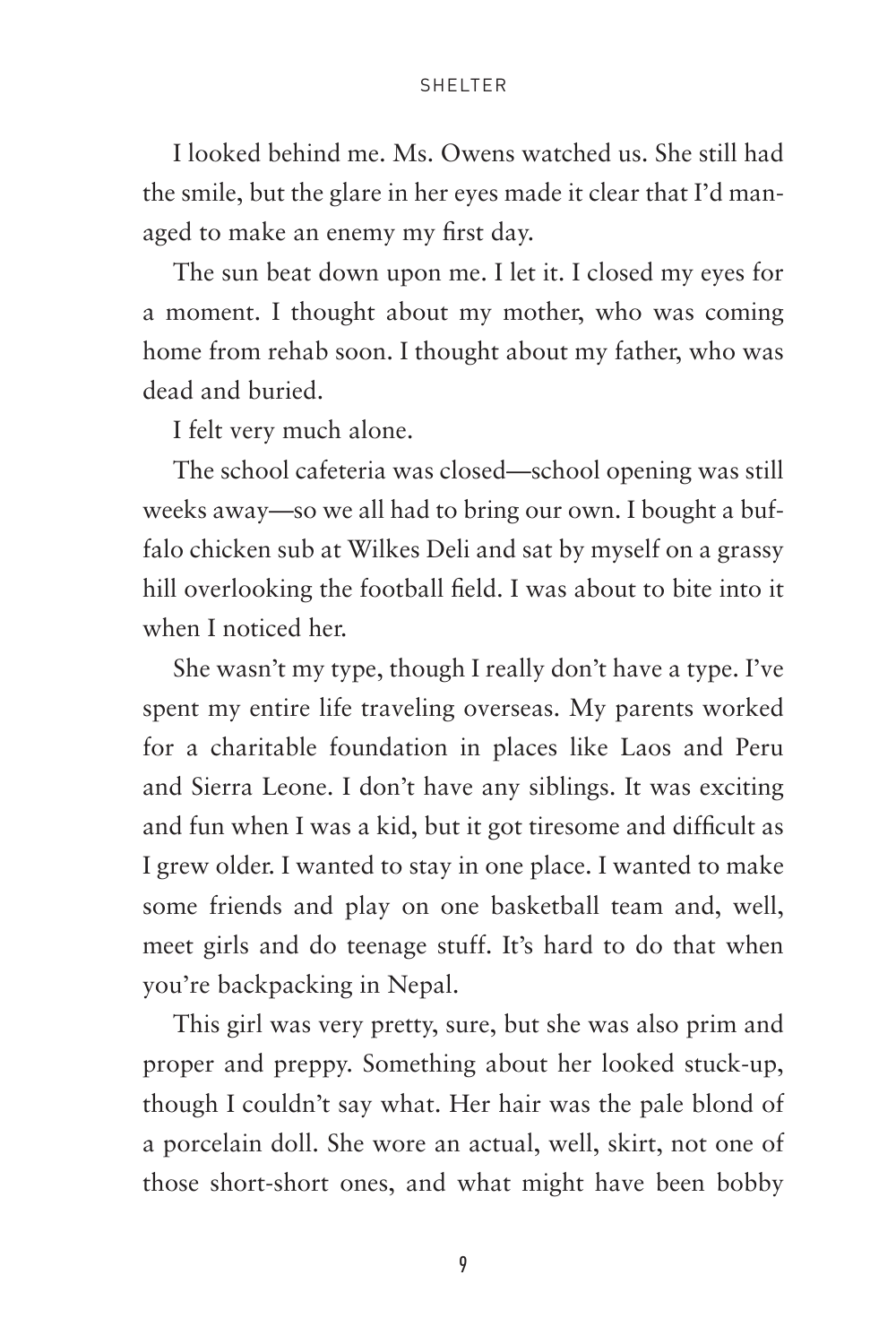socks, and looked as though she'd just walked out of my grandparents' Brooks Brothers catalog.

I took a bite of my sandwich and then I noticed that she didn't have a lunch. Maybe she was on some kind of weird diet, but for some reason I didn't think so.

I don't know why, but I decided to walk over to her. I wasn't much in the mood to talk or to meet anyone. I was still reeling from all the new people in my life and really didn't want to add any more.

Maybe it was just because she was so pretty. Maybe I'm just as shallow as the next guy. Or maybe it was because the lonely can sometimes sense the lonely. Maybe what drew me to her was the fact that, like me, she seemed to want to keep to herself.

I approached tentatively. When I got close enough, I gave a half wave and said, "Hi."

I always open with super-smooth lines like this.

She had her knees pulled against her chest. She looked up at me and shaded eyes the green of emeralds. "Hi."

Yep, very pretty.

I stood there, feeling awkward. My face reddened. My hands suddenly felt too big for my body. The second thing I said to her was, "My name is Mickey."

Man, am I smooth or what? Every line is killer.

"I'm Ashley Kent."

"Cool," I said.

"Yeah."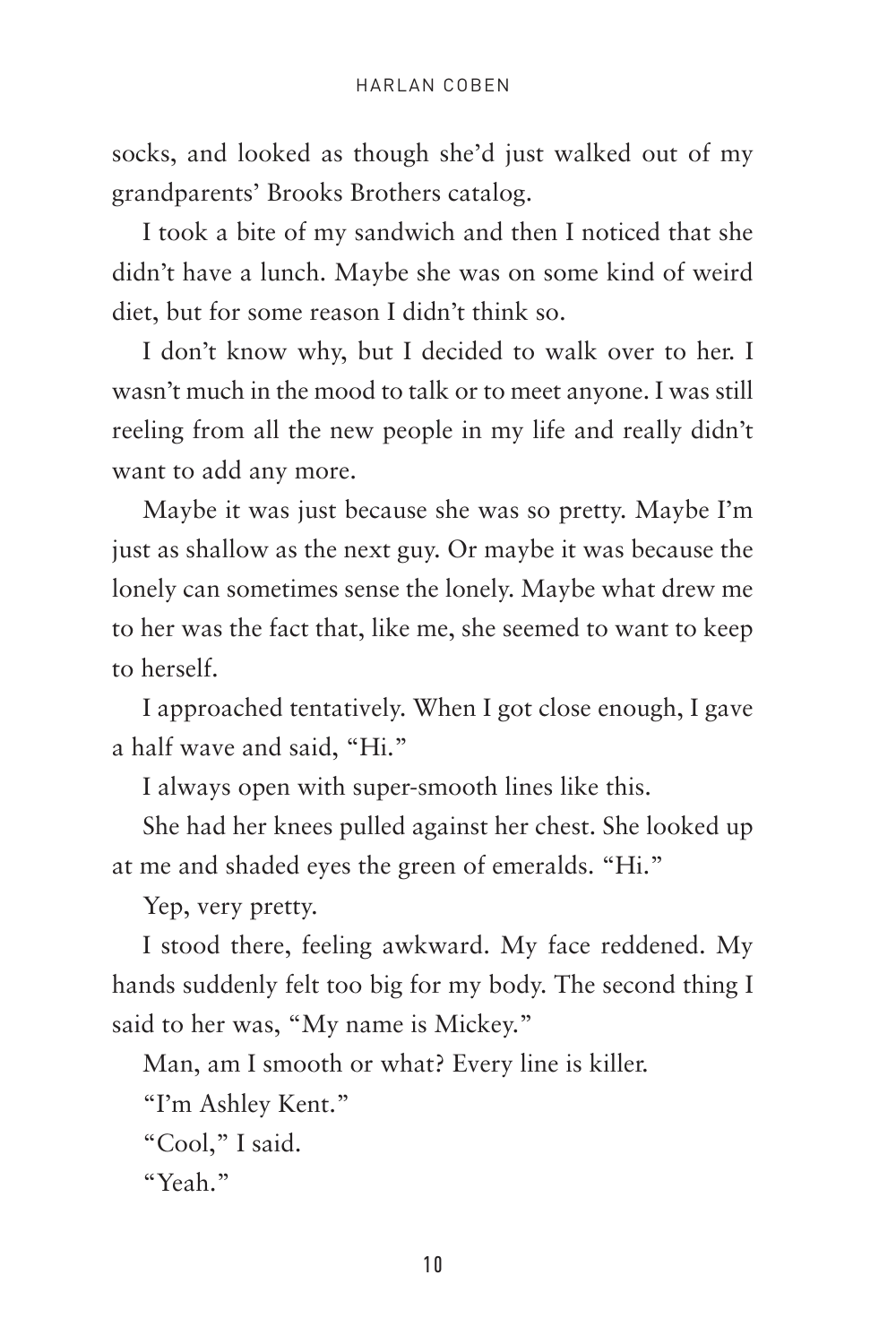Somewhere in this world—in China or India or a remote section of Africa—there was probably a bigger dork than me. But I couldn't swear to that.

I pointed at her empty lap. "Did you bring lunch?"

"No, I forgot."

"This sandwich is huge," I said. "Do you want half?" "Oh, I couldn't."

But I insisted and then she invited me to join her. Ashley was also a sophomore and also new in town. Her father, she said, was a renowned surgeon. Her mother was a lawyer.

If life were a movie, this was the part where you'd start the music montage. Some sappy song would be playing while they flashed to Ashley and me sharing lunch, talking, laughing, looking coy, holding hands—and ending with that first chaste kiss.

That was three weeks ago.

I made it into Mr. Hill's class just as the bell sounded. He took roll call. The bell pealed again, and it was time for first period. Ashley's homeroom was across the hall. I waited and saw that yet again she wasn't here.

I described Ashley before as my girlfriend. That might have been an exaggeration. We were taking it slow, I guess. We'd kissed twice—no more. I didn't really like anyone else at my new school. I liked her. It wasn't love. But it was also early. On the other hand, feelings like this usually diminish. That's the truth. We like to pretend that they grow as we get closer to our new partner. But most times, it's the opposite.